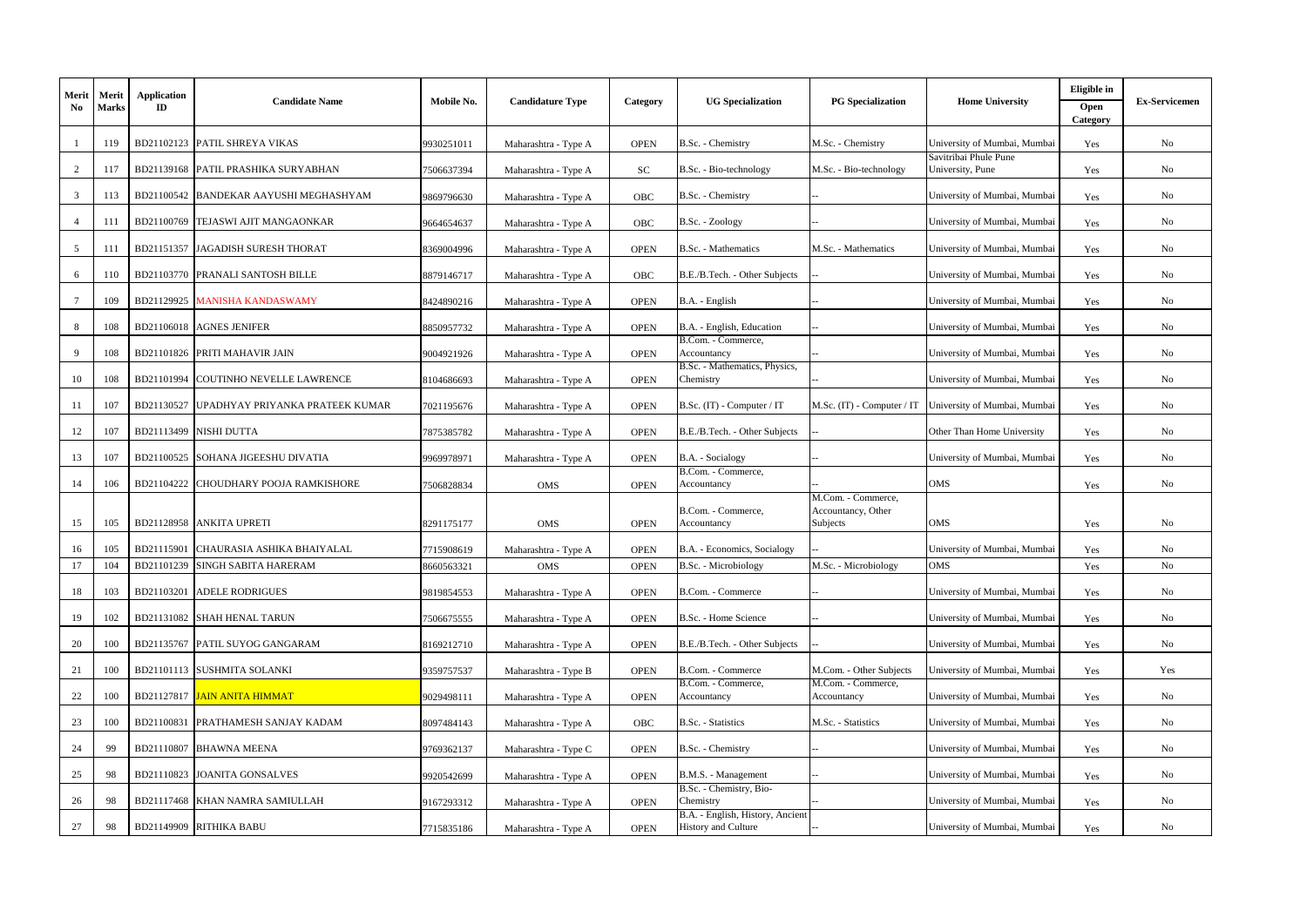| 28 | 98 |                       | BD21100125 VINITA MARSHAL D'SOUZA      | 8767652277 | Maharashtra - Type A | <b>OPEN</b>   | B.Sc. - Microbiology                       | M.Sc. - Microbiology                    | University of Mumbai, Mumbai                | Yes | No       |
|----|----|-----------------------|----------------------------------------|------------|----------------------|---------------|--------------------------------------------|-----------------------------------------|---------------------------------------------|-----|----------|
| 29 | 97 |                       | BD21106846 RESHELL GEORGE              | 9969883260 | Maharashtra - Type A | <b>OPEN</b>   | B.Sc. - Botany, Zoology                    | M.Sc. - Zoology                         | University of Mumbai, Mumbai                | Yes | No       |
| 30 | 97 |                       | BD21104046 SWATI KUMARI                | 7258967230 | <b>OMS</b>           | <b>OPEN</b>   | B.Sc. - Botany                             | M.Sc. - Botany                          | <b>OMS</b>                                  | Yes | No       |
| 31 | 97 |                       | BD21100488 ALSTRA PEREIRA              | 9769929391 | Maharashtra - Type A | <b>OPEN</b>   | B.Sc. - Microbiology                       | M.Sc. - Microbiology, Bio-<br>Chemistry | University of Mumbai, Mumbai                | Yes | No       |
| 32 | 97 |                       | BD21122007 RAHUL HARISHCHANDRA YADAV   | 9920750239 | Maharashtra - Type A | <b>OPEN</b>   | B.Com. - Accountancy                       | M.Com. - Accountancy                    | University of Mumbai, Mumbai                | Yes | No       |
| 33 | 96 |                       | BD21128976 AROSKAR ROHIT BALKRISHNA    | 8652112193 | Maharashtra - Type A | <b>OPEN</b>   | B.Sc. - Chemistry                          | M.Sc. - Chemistry                       | University of Mumbai, Mumbai                | Yes | No       |
| 34 | 96 |                       | BD21126272 RICHA PRAKASH               | 9372429388 | OMS                  | <b>OPEN</b>   | B.E./B.Tech. - Computer / IT               |                                         | <b>OMS</b>                                  | Yes | No       |
| 35 | 96 |                       | BD21107760 RAWAL MOKSHA KISHOR         | 8080001996 | Maharashtra - Type A | <b>OPEN</b>   | B.M.S. - Management                        |                                         | University of Mumbai, Mumbai                | Yes | No       |
| 36 | 95 |                       | BD21122320 VIDYA ADINATH HAJARE        | 7378421510 | Maharashtra - Type A | OBC           | B.Sc. - Mathematics                        |                                         | Savitribai Phule Pune<br>University, Pune   | Yes | No       |
| 37 | 95 |                       | BD21100757 SHIVANGI VERMA              | 9757064154 | OMS                  | <b>OPEN</b>   | B.E./B.Tech. - Computer / IT               |                                         | <b>OMS</b>                                  | Yes | No       |
| 38 | 95 |                       | BD21135446 PURVA PRADEEP WALANJU       | 7977610133 | Maharashtra - Type A | <b>SC</b>     | B.A. - English                             |                                         | University of Mumbai, Mumbai                | Yes | No       |
| 39 | 94 |                       | BD21106252 PARIKH AASHIYA BIMAL SALONI | 9920359881 | Maharashtra - Type A | <b>OPEN</b>   | B.Com. - Commerce                          |                                         | University of Mumbai, Mumbai                | Yes | No       |
| 40 | 94 | BD21104007 SHITAL JHA |                                        | 8600574382 | Maharashtra - Type A | <b>OPEN</b>   | B.A.F. - Management                        |                                         | University of Mumbai, Mumbai                | Yes | No       |
| 41 | 94 | BD21103911            | <b>PEREIRA NARESA JEROME</b>           | 7506633089 | Maharashtra - Type A | <b>OPEN</b>   | B.Sc. - Zoology                            |                                         | University of Mumbai, Mumbai                | Yes | No       |
|    |    |                       |                                        |            |                      |               |                                            |                                         | Smt. Nathibai Damodar<br>Thackersey Women's |     |          |
| 42 | 93 |                       | BD21105210 SONIA MILIND SANDANSHIV     | 8454836016 | Maharashtra - Type A | <sub>SC</sub> | B.Sc. - Home Science                       | M.Sc. - Home Science                    | University, Mumbai                          | Yes | No       |
| 43 | 93 |                       | BD21122948 LUBNA NIZAMUDDIN SHAIKH     | 9324763993 | Maharashtra - Type A | <b>OPEN</b>   | B.Sc. - Chemistry                          | M.Sc. - Chemistry                       | University of Mumbai, Mumbai                | Yes | No       |
| 44 | 93 |                       | BD21105514 ALOK KUMAR SHUKAL           | 9996946123 | OMS                  | <b>OPEN</b>   | B.E./B.Tech. - Computer / IT               |                                         | <b>OMS</b>                                  | Yes | No       |
| 45 | 92 | BD21120266            | SIDDHI SUVARNAKUMAR PHATAK             | 9821254355 | Maharashtra - Type A | <b>OPEN</b>   | B.A.F. - Management                        | M.Com. - Accountancy                    | University of Mumbai, Mumbai                | Yes | No.      |
| 46 | 92 |                       | BD21115212 HIDA NIZAMODDIN PEERZADE    | 9769035917 | Maharashtra - Type A | <b>OPEN</b>   | B.Sc. - Chemistry                          | M.Sc. - Chemistry                       | University of Mumbai, Mumbai                | Yes | No       |
| 47 | 92 |                       | BD21104525 NAIR NEETHU DINESH          | 9321495197 | Maharashtra - Type A | <b>OPEN</b>   | B.M.M. - Mass Media                        |                                         | University of Mumbai, Mumbai                | Yes | No       |
| 48 | 92 |                       | BD21100433 MAYURIKA DAS                | 8981110011 | OMS                  | <b>OPEN</b>   | B.Sc. - Botany                             | M.Sc. - Botany                          | OMS                                         | Yes | No       |
| 49 | 92 |                       | BD21132671 PAL JYOTI SURENDRA          | 8369492762 | Maharashtra - Type A | <b>OPEN</b>   | B.A. - Economics                           | M.A. - Economics                        | University of Mumbai, Mumbai                | Yes | No       |
| 50 | 91 | BD21139225            | <b>MALA NANDAKUMAR GAIKWAD</b>         | 7021844974 | OMS                  | <b>OPEN</b>   | B.A. - Socialogy                           |                                         | <b>OMS</b>                                  | Yes | No       |
| 51 | 90 | BD21138951            | <b>AFIFA THAKUR</b>                    | 8976330145 | Maharashtra - Type A | <b>OPEN</b>   | B.Sc. - Chemistry, Bio-<br>Chemistry       |                                         | University of Mumbai, Mumbai                | Yes | No       |
| 52 | 90 |                       | BD21118290 DSOUZA JELL CHARLS          | 9970158139 | Maharashtra - Type A | <b>OPEN</b>   | B.Sc. - Zoology                            |                                         | University of Mumbai, Mumbai                | Yes | No       |
| 53 | 89 |                       | BD21100959 KARAN BHARTI                | 7004644744 | OMS                  | <b>OPEN</b>   | B.Sc. - Physics                            |                                         | OMS                                         | Yes | $\rm No$ |
| 54 | 89 |                       | BD21142393 RIDDHI THAKKAR              | 9029830645 | Maharashtra - Type A | <b>OPEN</b>   | B.Com. - Commerce                          | M.Com. - Commerce                       | University of Mumbai, Mumbai                | Yes | No       |
| 55 | 89 |                       | BD21125417 VASUDHA ASHOKKUMAR SALVE    | 9324600171 | Maharashtra - Type A | <b>SC</b>     | B.Sc. - Botany                             |                                         | University of Mumbai, Mumbai                | Yes | No       |
| 56 | 89 |                       | BD21100670 MOHAMMED SHAGUFTA ZAKIR     | 9930324994 | Maharashtra - Type A | <b>OPEN</b>   | B.Com. - Accountancy<br>B.Com. - Commerce, | M.Com. - Accountancy                    | University of Mumbai, Mumbai                | Yes | No       |
| 57 | 88 |                       | BD21105812 JADHAV DISHA ASHOK          | 9321371859 | Maharashtra - Type A | <b>OPEN</b>   | Accountancy                                |                                         | University of Mumbai, Mumbai                | Yes | No       |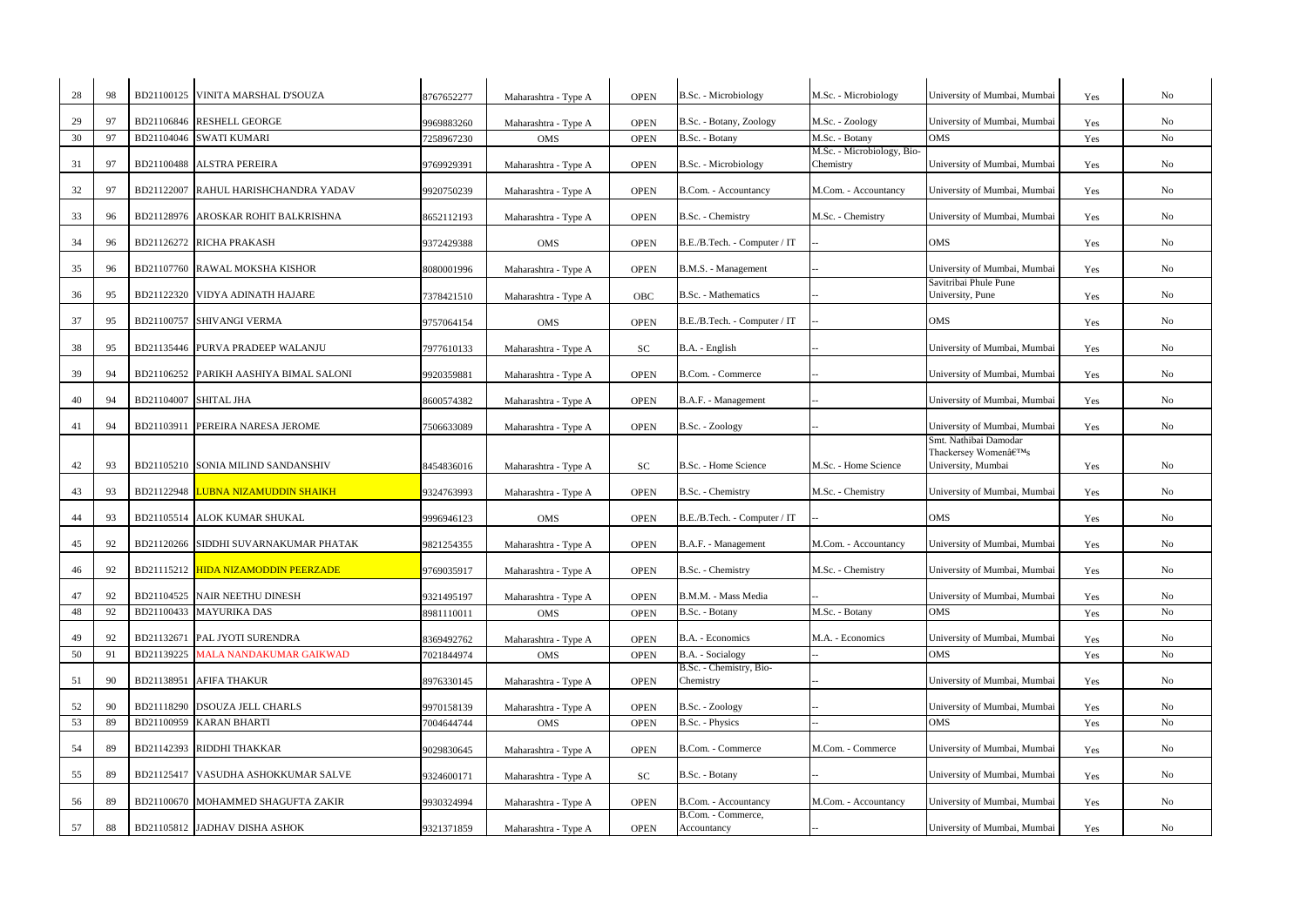|    |    |                    |                                                            |            |                      |             | B.A. - English, History,                           |                                      | Savitribai Phule Pune        |     |          |
|----|----|--------------------|------------------------------------------------------------|------------|----------------------|-------------|----------------------------------------------------|--------------------------------------|------------------------------|-----|----------|
| 58 | 88 |                    | BD21122226 KHILWANI NIKITA RAMESH                          | 9322426029 | Maharashtra - Type A | <b>OPEN</b> | Psychology                                         | M.A. - Psychology                    | University, Pune             | Yes | No       |
| 59 | 88 | BD21138867         | JAMINA SHAHNAWAZ KHAN                                      | 9867367903 | Maharashtra - Type A | <b>OPEN</b> | B.M.S. - Management                                |                                      | University of Mumbai, Mumbai | Yes | No       |
| 60 | 88 |                    | BD21102436 KHAN SHABNAM AYYUB                              | 9768416005 | Maharashtra - Type A | <b>OPEN</b> | B.Sc. - Physics                                    | M.Sc. - Physics                      | University of Mumbai, Mumbai | Yes | No       |
| 61 | 88 |                    | BD21118265 SINGH SHISHUPAL SANJAY                          | 8591113405 | Maharashtra - Type A | <b>OPEN</b> | B.Sc. - Bio-technology                             | M.Sc. - Bio-technology               | University of Mumbai, Mumbai | Yes | No       |
| 62 | 87 | BD21100287         | KHAN ZAKERA ABDUL MOBIN                                    | 7208973775 | Maharashtra - Type A | <b>OPEN</b> | B.Sc. - Microbiology, Bio-<br>Chemistry            | M.Sc. - Bio-Chemistry                | University of Mumbai, Mumbai | Yes | No       |
| 63 | 87 |                    | BD21110742 SANDIM PRATIKSHA BALKRISHNA                     | 8169962843 | Maharashtra - Type A | OBC         | B.A. - Hindi, History                              |                                      | University of Mumbai, Mumbai | Yes | No       |
| 64 | 87 |                    | BD21110705 THAKUR VIDHYA DHANSINGH                         | 9769392505 | Maharashtra - Type A | <b>OPEN</b> | B.Com. - Commerce                                  | M.Com. - Commerce                    | University of Mumbai, Mumbai | Yes | No       |
| 65 | 87 | BD21115627         | JANSARI REHANA RIZWAN AHMED                                | 9930619257 | Maharashtra - Type A | <b>OPEN</b> | B.Sc. - Zoology                                    |                                      | University of Mumbai, Mumbai | Yes | No       |
| 66 | 87 | BD21101656 SHALINI |                                                            | 9136844258 | Maharashtra - Type C | <b>OPEN</b> | B.B.I. - Banking & Insurance                       | M.Com. - Commerce, Other<br>Subjects | University of Mumbai, Mumbai | Yes | Yes      |
| 67 | 87 |                    | BD21102859 ASHUTOSH JAGANNATH MORE                         | 7045282969 | Maharashtra - Type A | <b>SC</b>   | B.A. - Economics, Civics<br>[Political Science]    |                                      | University of Mumbai, Mumbai | Yes | No       |
| 68 | 87 |                    | BD21140998 KHAN SHIFA RASHID AHMED                         | 7738119952 | Maharashtra - Type A | <b>OPEN</b> | B.M.S. - Management                                | M.Com. - Commerce, Other<br>Subjects | University of Mumbai, Mumbai | Yes | No       |
| 69 | 87 |                    | BD21101890 IVY PRAYLINE                                    | 9769699694 | Maharashtra - Type A | <b>OPEN</b> | <b>B.Sc.</b> - Mathematics                         |                                      | University of Mumbai, Mumbai | Yes | No       |
| 70 | 87 |                    | BD21142389 AKSHAY SHANTILAL JAIN                           | 8828395202 | Maharashtra - Type A | <b>OPEN</b> | B.Sc. - Mathematics, Physics                       |                                      | University of Mumbai, Mumbai | Yes | No       |
| 71 | 87 |                    | BD21143533 MADHU ANIL KUMAR SHUKLA                         | 8097639806 | Maharashtra - Type A | <b>OPEN</b> | B.Sc. - Chemistry                                  | M.Sc. - Chemistry                    | University of Mumbai, Mumbai | Yes | No       |
| 72 | 87 |                    | BD21100567 CHAWAN GEETA SAMBHAJI                           | 8828333058 | Maharashtra - Type A | OBC         | B.Com. - Commerce                                  |                                      | University of Mumbai, Mumbai | No  | No       |
| 73 | 86 |                    | BD21104814 PAREKH ADITI ASHOK                              | 8356995592 | Maharashtra - Type A | <b>OPEN</b> | B.F.M. - Management                                |                                      | University of Mumbai, Mumbai | Yes | No       |
| 74 | 86 |                    | BD21110912 KAHAR POOJA VISHWANATH                          | 9619408939 | Maharashtra - Type A | <b>OPEN</b> | B.Com. - Commerce                                  | M.Com. - Commerce                    | University of Mumbai, Mumbai | Yes | No       |
| 75 | 85 |                    | BD21117135 NEELAM HARENDRA PRASAD                          | 7039918646 | Maharashtra - Type A | <b>OPEN</b> | B.Sc. - Chemistry                                  | M.Sc. - Chemistry                    | University of Mumbai, Mumbai | Yes | No       |
| 76 | 85 |                    | BD21123671 MISAL SANTOSH JAYARAM                           | 9867730869 | Maharashtra - Type A | <b>OPEN</b> | B.Sc. - Mathematics                                | M.Sc. - Mathematics                  | University of Mumbai, Mumbai | Yes | $\rm No$ |
| 77 | 85 | BD21129063         | PRIYADARSHANI VALLARAMAN                                   | 9821695373 | Maharashtra - Type A | <b>OPEN</b> | B.A. - English                                     |                                      | University of Mumbai, Mumbai | Yes | No       |
| 78 | 84 | BD21124267         | ANSARI NAUSHEEN MOHAMMED FAROOQUE<br><b>ZUBEDA KHATOON</b> | 8779883559 | Maharashtra - Type A | <b>OPEN</b> | B.Sc. - Botany                                     |                                      | University of Mumbai, Mumbai | Yes | No       |
| 79 | 84 |                    | BD21150126 VISHWAKARMA DHEERAJ UDAYBHAN                    | 9967051563 | Maharashtra - Type A | <b>OPEN</b> | B.Sc. - Mathematics, Physics,<br><b>Statistics</b> |                                      | University of Mumbai, Mumbai | Yes | No       |
| 80 | 84 |                    | BD21121855 SHAIKH DANIYA SHABBIR                           | 9321161586 | Maharashtra - Type A | <b>OPEN</b> | B.A. - Socialogy                                   |                                      | University of Mumbai, Mumbai | Yes | No       |
| 81 | 84 |                    | BD21109328 KRYSTAL KYRA ERASMUS                            | 9372346891 | Maharashtra - Type A | <b>OPEN</b> | B.A. - Education, Socialogy                        |                                      | University of Mumbai, Mumbai | Yes | No       |
| 82 | 84 |                    | BD21106126 PRITI CHAUHAN                                   | 9821898777 | Maharashtra - Type A | <b>OPEN</b> | B.A. - English                                     |                                      | University of Mumbai, Mumbai | Yes | No       |
| 83 | 84 |                    | BD21121539 KHAN SHABINA BEGUM SHAHID ALI                   | 9326339932 | Maharashtra - Type A | <b>OPEN</b> | B.Sc. - Chemistry                                  |                                      | University of Mumbai, Mumbai | Yes | No       |
| 84 | 83 | BD21100741         | SINGH ANKITA PRADESHVIR                                    | 9820832489 | Maharashtra - Type A | <b>OPEN</b> | B.Com. - Commerce                                  | M.Com. - Commerce                    | University of Mumbai, Mumbai | Yes | No       |
| 85 | 83 |                    | BD21112264 SHILPA SHARMA                                   | 9920570020 | OMS                  | <b>OPEN</b> | <b>B.Com. - Accountancy</b>                        |                                      | OMS                          | Yes | No       |
|    |    |                    |                                                            |            |                      |             | B.Com. - Commerce,                                 | M.Com. - Commerce,                   |                              |     |          |
| 86 | 82 |                    | BD21148575 MRS SHALAKA GURUPRASAD KULKARNI                 | 9322560427 | Maharashtra - Type A | <b>OPEN</b> | Accountancy                                        | Accountancy                          | Shivaji University, Kolhapur | Yes | No       |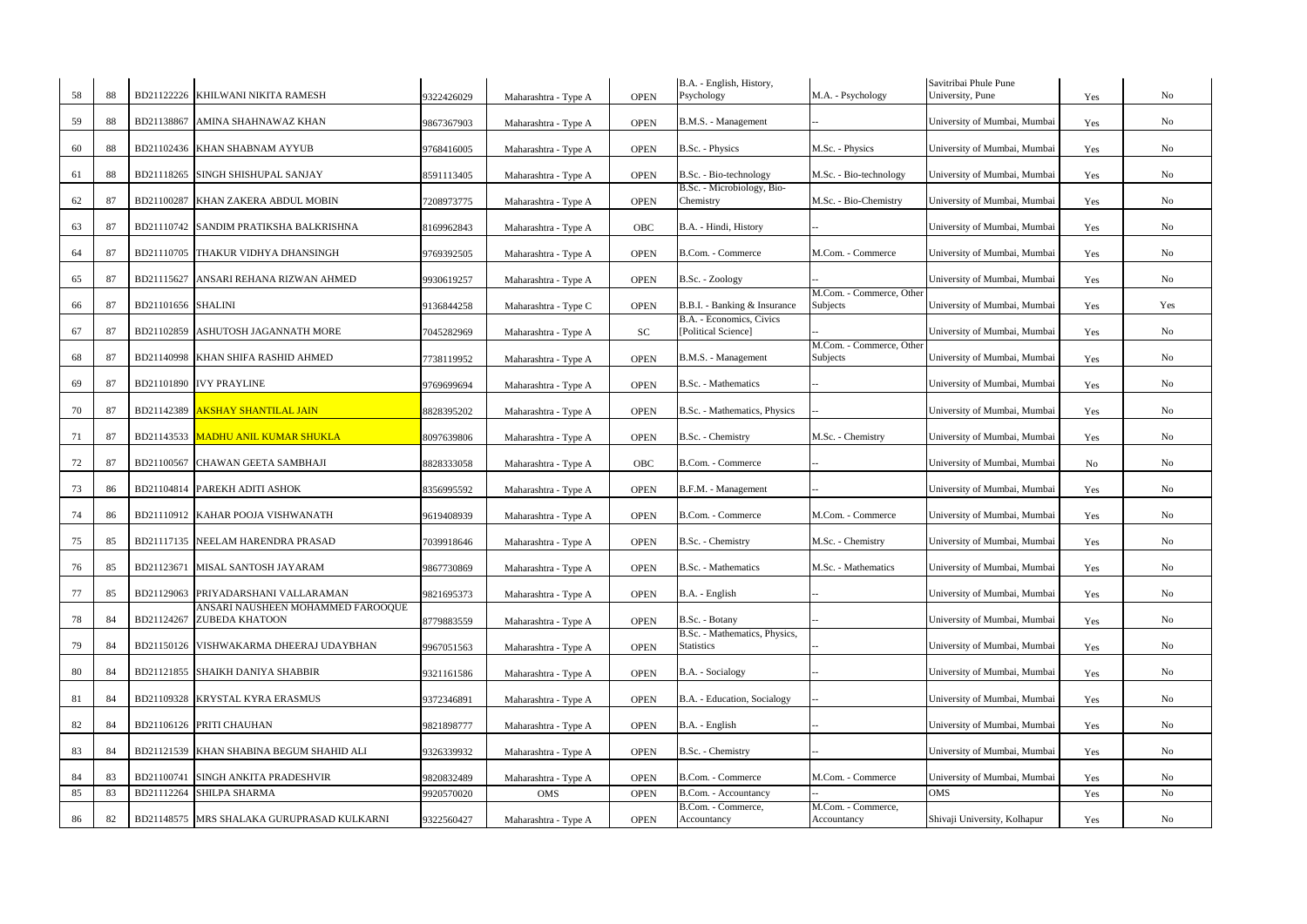|     |    |            |                                                |            |                      |                 | B.A. - English, Civics [Political  |                                   |                                                       |                      |                |
|-----|----|------------|------------------------------------------------|------------|----------------------|-----------------|------------------------------------|-----------------------------------|-------------------------------------------------------|----------------------|----------------|
| 87  | 82 |            | BD21116895 ADRIAN JUDE CARROLL                 | 7908488461 | OMS                  | <b>OPEN</b>     | Science], Socialogy                |                                   | <b>OMS</b>                                            | Yes                  | No             |
| 88  | 82 |            | BD21140878 GHORAD PRAJAKTA PRAKASH             | 9022344835 | Maharashtra - Type A | OBC             | <b>B.Sc.</b> - Mathematics         |                                   | University of Mumbai, Mumbai                          | Yes                  | No             |
| 89  | 81 |            | <b>BD21149648 MORKAR JAYESH BABU</b>           | 9167217989 | Maharashtra - Type A |                 | $NT1 (NT-B)$ $B.M.S. - Management$ |                                   | University of Mumbai, Mumbai                          | Yes                  | No             |
| 90  | 81 |            | BD21100068 CHAUHAN RUCHITA ASHOK               | 9892203080 | Maharashtra - Type A | <b>OPEN</b>     | B.Com. - Commerce                  |                                   | University of Mumbai, Mumbai                          | Yes                  | No             |
|     |    |            |                                                |            |                      |                 |                                    |                                   | Smt. Nathibai Damodar                                 |                      |                |
| 91  | 80 |            | BD21145338 KHAN NAZISH TUBA ABDUL RAHIM        | 9702946247 | Maharashtra - Type A | <b>OPEN</b>     | B.A. - English, Economics          |                                   | Thackersey Women's<br>University, Mumbai              | Yes                  | No             |
| 92  | 80 |            | BD21133139 M EMIAMMAL MANOVA                   |            |                      | <b>OPEN</b>     | B.Com. - Commerce,                 | M.Com. - Accountancy              | University of Mumbai, Mumbai                          |                      | No             |
|     |    |            |                                                | 9892606634 | Maharashtra - Type A |                 | Accountancy<br>B.Com. - Commerce,  |                                   |                                                       | Yes                  |                |
| 93  | 80 |            | <b>BD21131589</b> CHALKE TEJASHREE KRISHNA     | 9967636798 | Maharashtra - Type A | <b>OPEN</b>     | Accountancy                        |                                   | University of Mumbai, Mumbai                          | Yes                  | No             |
| 94  | 79 |            | BD21110273 FIZZA QANDIL                        | 8779818501 | OMS                  | <b>OPEN</b>     | B.Sc. - Botany                     |                                   | <b>OMS</b>                                            | Yes                  | No             |
| 95  | 79 |            | BD21101450 BOJJA PRANALI RAJU                  | 9920155964 | Maharashtra - Type A | <b>OPEN</b>     | B.Com. - Commerce,<br>Accountancy  |                                   | University of Mumbai, Mumbai                          | Yes                  | N <sub>o</sub> |
| 96  | 79 |            | BD21103147 KHAN SAFINA MOHD ANWAR              | 8689907534 | Maharashtra - Type A | <b>OPEN</b>     | B.C.A. - Computer / IT             |                                   | Other Than Home University                            | Yes                  | No             |
| 97  | 79 |            | BD21104985 SHAMA PARVEEN SHAMSHAD SHAIKH       | 9967823639 | Maharashtra - Type B | <b>OPEN</b>     | B.Sc. - Botany                     |                                   | University of Mumbai, Mumbai                          | Yes                  | No             |
| 98  | 78 |            | BD21136060 DIVE PRIYANKA ANIL                  |            |                      |                 | B.Com. - Commerce,                 | M.Com. - Commerce,                |                                                       |                      | No             |
|     |    |            |                                                | 8655048278 | Maharashtra - Type A | <b>OPEN</b>     | Accountancy                        | Accountancy                       | University of Mumbai, Mumbai<br>Smt. Nathibai Damodar | Yes                  |                |
|     |    |            | KHAN REHANA TAFAZZUL HUSAIN                    |            |                      |                 |                                    |                                   | Thackersey Women's                                    |                      |                |
| 99  | 78 |            | BD21140793 AZIZUNNISA                          | 7498074466 | Maharashtra - Type A | <b>OPEN</b>     | B.Sc. - Home Science               |                                   | University, Mumbai                                    | Yes                  | No             |
| 100 | 77 |            | BD21100013 SONI ANUJA NATWARLAL                | 8767278799 | Maharashtra - Type A | <b>OPEN</b>     | B.Com. - Commerce,<br>Accountancy  | M.Com. - Commerce,<br>Accountancy | University of Mumbai, Mumbai                          | Yes                  | No             |
|     |    |            |                                                |            |                      |                 | B.A. - Economics, Civics           |                                   |                                                       |                      |                |
| 101 | 77 | BD21128047 | NORONHA STEFFI ANTHONY                         | 9029331899 | Maharashtra - Type A | <b>OPEN</b>     | [Political Science]                |                                   | University of Mumbai, Mumbai                          | Yes                  | No             |
| 102 | 76 |            | BD21105899 SHAIKH SAHIL SALAAR MOHAMMED SALEEM | 9326044704 | Maharashtra - Type A | OBC             | B.Sc. - Mathematics                |                                   | University of Mumbai, Mumbai                          | Yes                  | No             |
| 103 | 76 | BD21102939 | JAISWAR SAHANI LALBAHADUR                      | 9699451056 | OMS                  | <b>OPEN</b>     | B.Sc. - Chemistry                  |                                   | <b>OMS</b>                                            | Yes                  | No             |
|     |    |            |                                                |            |                      |                 |                                    |                                   | Smt. Nathibai Damodar                                 |                      |                |
|     |    |            |                                                |            |                      |                 |                                    |                                   | Thackersey Women's                                    |                      |                |
| 104 | 76 |            | BD21100652 KHATIK SAPNA BABUMADARE             | 7738998921 | Maharashtra - Type A | <b>OPEN</b>     | B.A. - English, Hindi              |                                   | University, Mumbai                                    | Yes                  | No             |
| 105 | 75 |            | BD21101373 DESHMUKH ANJALI BHAUSAHEB           | 8412071618 | Maharashtra - Type A | <b>OPEN</b>     | B.Sc. - Botany                     | M.Sc. - Botany                    | Savitribai Phule Pune<br>University, Pune             | Yes                  | No             |
|     |    |            |                                                |            |                      |                 |                                    |                                   |                                                       |                      |                |
|     |    |            |                                                |            |                      |                 | B.A. - English, Hindi,             |                                   |                                                       |                      |                |
| 106 | 75 |            | BD21107973 RAHNUMA JAFAR ABBAS                 | 9152316046 | Maharashtra - Type A | <b>OPEN-EWS</b> | Economics, History, Socialogy      | M.A. - Economics                  | University of Mumbai, Mumbai                          | Yes                  | No             |
| 107 | 74 |            | BD21100765 SINGH PAYAL SURESH                  | 9167011556 | Maharashtra - Type A | <b>OPEN</b>     | B.A. - History                     |                                   | University of Mumbai, Mumbai                          | Yes                  | No             |
| 108 | 74 |            | BD21127325 KENE RUPALI ASHOK                   | 8805023927 | Maharashtra - Type A | <b>OPEN</b>     | B.Com. - Accountancy               | M.Com. - Accountancy              | University of Mumbai, Mumbai                          | Yes                  | No             |
| 109 | 74 |            | BD21129205 KHAN SHIFA MEHMOOD ALI              | 9076346870 | Maharashtra - Type A | <b>OPEN</b>     | B.A. - Socialogy                   |                                   | University of Mumbai, Mumbai                          | Yes                  | No             |
|     |    |            |                                                |            |                      |                 | B.Com. - Commerce,                 |                                   |                                                       |                      |                |
| 110 | 73 |            | BD21115467 SAVITA RAMCHANDRA TIWARI            | 8108907701 | Maharashtra - Type A | <b>OPEN</b>     | Accountancy                        |                                   | University of Mumbai, Mumbai                          | Yes                  | No             |
| 111 | 73 |            | BD21137464 SHAIKH ANAM FARUQ AHMED             | 8879341223 | Maharashtra - Type A | <b>OPEN</b>     | B.A. - History, Education          |                                   | University of Mumbai, Mumbai                          | Yes                  | No             |
| 112 | 73 |            | BD21126102 SHAIKH AASIYA SHAHBULLAH            | 9372152816 | Maharashtra - Type A | <b>OPEN</b>     | B.A. - Economics                   |                                   | University of Mumbai, Mumbai                          | Yes                  | No             |
| 113 | 72 |            | BD21101659 DAMANI NISHTHA RAJ                  | 9769795504 | Maharashtra - Type A | <b>OPEN</b>     | B.A. - Socialogy                   |                                   | University of Mumbai, Mumbai                          | Yes                  | No             |
| 114 | 72 |            | BD21142094 HUSSAIN DURRIYA KHOZEMA NAFISA      | 7738135253 | Maharashtra - Type A | <b>OPEN</b>     | B.A. - English                     |                                   | University of Mumbai, Mumbai                          | $\operatorname{Yes}$ | No             |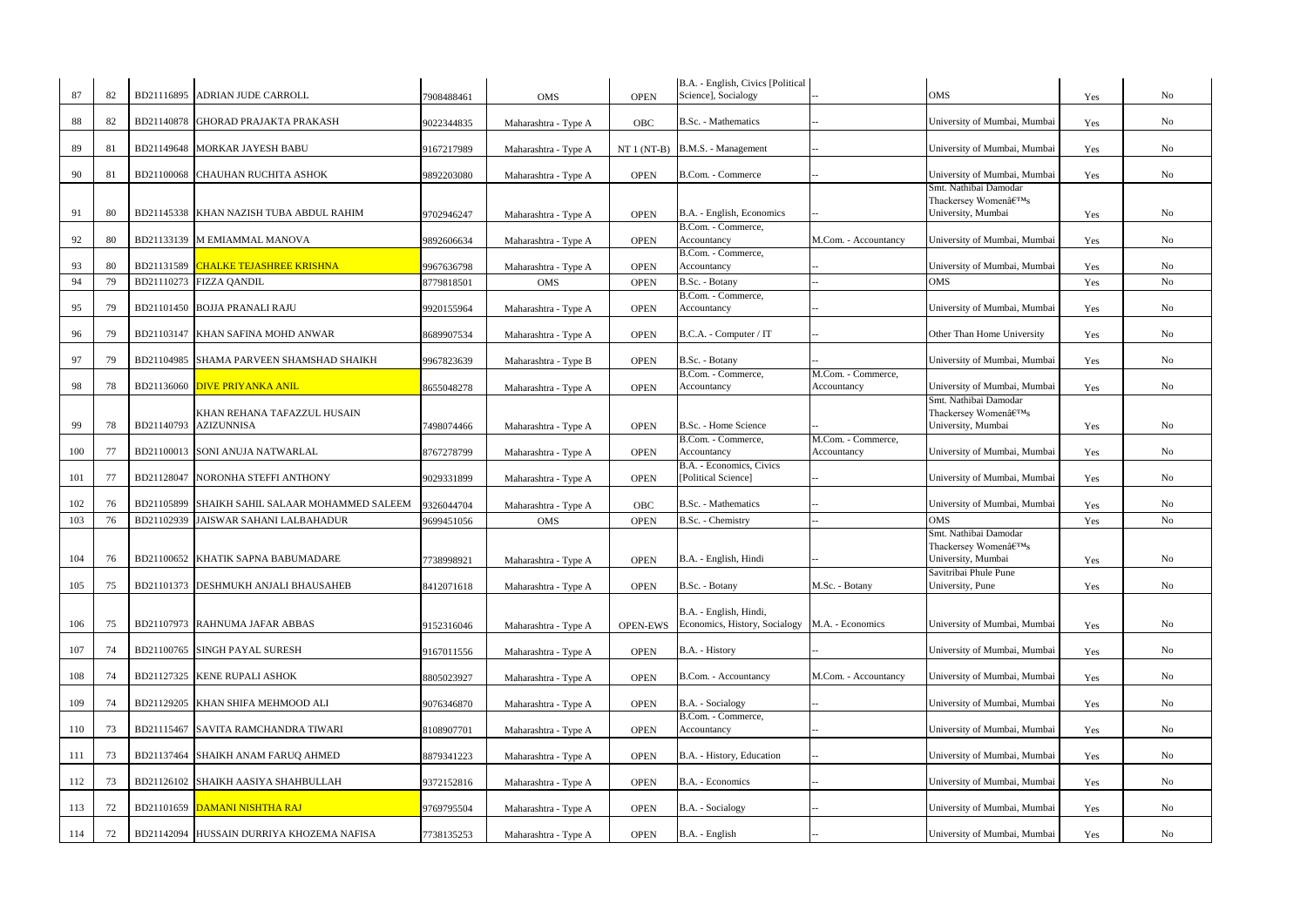| 115 | 72 | BD21107867                  | <b>TIWARI NISHU SHASHIKANT</b>           | 8369922551 | Maharashtra - Type A | <b>OPEN</b> | B.Com. - Commerce                                    |                                                      | University of Mumbai, Mumbai                           | Yes | No             |
|-----|----|-----------------------------|------------------------------------------|------------|----------------------|-------------|------------------------------------------------------|------------------------------------------------------|--------------------------------------------------------|-----|----------------|
|     |    |                             |                                          |            |                      |             |                                                      |                                                      | Smt. Nathibai Damodar                                  |     |                |
| 116 | 71 |                             | BD21100923 SHAIKH HALEEMA                | 8879421494 | Maharashtra - Type A | <b>OPEN</b> | B.Com. - Accountancy                                 |                                                      | Thackersey Women's<br>University, Mumbai               | Yes | No             |
| 117 | 71 | BD21137371                  | YADAV RUBI RAMMURAT                      | 9137389649 | Maharashtra - Type A | <b>OPEN</b> | B.Com. - Commerce                                    |                                                      | University of Mumbai, Mumbai                           | Yes | No             |
|     |    |                             |                                          |            |                      |             |                                                      |                                                      |                                                        |     |                |
| 118 | 70 |                             | BD21141869 PATIL AARTHI ARVINDRAO        | 9011784901 | Maharashtra - Type A | <b>OPEN</b> | B.Sc. - Physics, Computer / IT,<br><b>Statistics</b> |                                                      | Swami Ramanand Teerth<br>Marathwada University, Nanded | Yes | No             |
| 119 | 70 |                             | BD21142685 SATHYAM SINGH                 | 9022546447 | Maharashtra - Type A | <b>OPEN</b> | B.Sc. - Physics                                      |                                                      | University of Mumbai, Mumbai                           | Yes | Yes            |
| 120 | 70 |                             | BD21108090 RAM SUDHAKUMARI SHIVKUMAR     | 9156880115 | Maharashtra - Type A | ${\rm SC}$  | B.Com. - Commerce,<br>Accountancy                    | M.Com. - Commerce,<br>Accountancy                    | University of Mumbai, Mumbai                           | Yes | No             |
| 121 | 69 |                             | BD21124525 SHINDE PURVA VIJAY            | 8291565040 | Maharashtra - Type A | <b>OPEN</b> | B.A. - English                                       |                                                      | University of Mumbai, Mumbai                           | Yes | No             |
| 122 | 69 |                             | <b>BD21101208 MARY CHIRSTY PUSHPARAJ</b> | 8828282231 | Maharashtra - Type A | <b>OPEN</b> | B.Com. - Commerce,<br>Accountancy                    | M.Com. - Commerce,<br>Accountancy, Other<br>Subjects | University of Mumbai, Mumbai                           | Yes | No             |
|     |    |                             |                                          |            |                      |             |                                                      |                                                      |                                                        |     |                |
| 123 | 69 |                             | BD21101307 VANDANA MAHESH KUMAR          | 9172640117 | Maharashtra - Type A | <b>OPEN</b> | B.Sc. - Zoology<br>B.Com. - Commerce,                |                                                      | University of Mumbai, Mumbai                           | Yes | No             |
| 124 | 66 |                             | BD21101142 LAXMI HARISHANKAR MORIYA      | 9969112401 | Maharashtra - Type A | <b>OPEN</b> | Accountancy                                          |                                                      | University of Mumbai, Mumbai                           | Yes | No             |
| 125 | 66 |                             | BD21122912 KHAN FIRDAUS FAKHRUDDIN       | 9867841034 | Maharashtra - Type A | <b>OPEN</b> | B.Com. - Accountancy                                 | M.Com. - Commerce                                    | University of Mumbai, Mumbai                           | Yes | No             |
| 126 | 66 | BD21109391                  | <b>KHAN FARZIN ZUBAIR</b>                | 8828092641 | Maharashtra - Type A | <b>OPEN</b> | <b>B.Com.</b> - Accountancy                          |                                                      | University of Mumbai, Mumbai                           | Yes | N <sub>o</sub> |
|     |    |                             |                                          |            |                      |             |                                                      |                                                      | Punyashlok Ahilyadevi Holkar                           |     |                |
| 127 | 65 | BD21126081                  | ALMAS SAJID SHAIKH                       | 7397853880 | Maharashtra - Type A | OBC         | B.Sc. - Zoology                                      | M.Sc. - Zoology                                      | Solapur University, Solapur                            | Yes | N <sub>0</sub> |
| 128 | 65 |                             | BD21104160 MEROLINA JEYA SEKAR           | 8655642429 | Maharashtra - Type A | <b>OPEN</b> | B.A. - English                                       |                                                      | University of Mumbai, Mumbai                           | Yes | No             |
| 129 | 65 |                             | BD21110082 FAROOQUI AQSA TARIQ TARIQ     | 8169155846 | Maharashtra - Type A | <b>OPEN</b> | B.Com. - Commerce,<br>Accountancy                    |                                                      | University of Mumbai, Mumbai                           | Yes | No             |
| 130 | 65 |                             | BD21126528 AMELIA CHRISTOPHER            | 8850632343 | Maharashtra - Type A | <b>OPEN</b> | B.A. - Psychology, Socialogy                         |                                                      | University of Mumbai, Mumbai                           | Yes | No             |
| 131 | 64 | BD21116074                  | SADHANA SHANTARAM GATADE                 | 8767311806 | Maharashtra - Type A | OBC         | B.A. - English                                       | M.A. - English                                       | Shivaji University, Kolhapur                           | No  | No             |
| 132 | 62 |                             | BD21130880 ADEPU SIRIJA RAMESH           | 9930187387 | Maharashtra - Type A | <b>OPEN</b> | B.A. - Psychology, Socialogy                         |                                                      | University of Mumbai, Mumbai                           | Yes | $\rm No$       |
| 133 | 61 |                             | BD21108656 PADHI PRIYA KRISHNACHANDRA    | 8779820070 | Maharashtra - Type A | <b>OPEN</b> | B.Com. - Accountancy                                 | M.Com. - Commerce                                    | University of Mumbai, Mumbai                           | Yes | No             |
| 134 | 61 |                             | BD21148208 KOLI SHRESHA BABU             | 9819966720 | Maharashtra - Type A | <b>OPEN</b> | B.A. - Socialogy                                     |                                                      | University of Mumbai, Mumbai                           | Yes | No             |
| 135 | 61 |                             | BD21150114 SABA PARVEEN                  | 7666780111 | OMS                  | <b>OPEN</b> | B.A. - Civics [Political Science] --                 |                                                      | OMS                                                    | Yes | No             |
| 136 | 60 |                             | BD21101539 SINGH UJALA AJAY              | 8169236020 | Maharashtra - Type A | <b>OPEN</b> | B.A. - Economics, History                            |                                                      | Other Than Home University                             | Yes | No             |
| 137 | 58 |                             | BD21134991 SHAIKH ASMA SAIF              | 8976400930 | Maharashtra - Type A | <b>OPEN</b> | B.A. - English                                       |                                                      | University of Mumbai, Mumbai                           | Yes | No             |
| 138 | 57 | <b>BD21103789</b> KHAN ARJU |                                          | 7710994351 | Maharashtra - Type A | <b>OPEN</b> | B.A. - Philosophy                                    |                                                      | University of Mumbai, Mumbai                           | Yes | No             |
| 139 | 57 |                             | BD21134412 SHAIKH NOORBANU BABU          | 7021988795 | Maharashtra - Type A | <b>OPEN</b> | B.A. - Education, Socialogy                          |                                                      | University of Mumbai, Mumbai                           | Yes | No             |
| 140 | 56 |                             | BD21125949 MOHD WASIM SHAIKH             | 8898829634 | Maharashtra - Type A | <b>OPEN</b> | B.Com. - Commerce                                    |                                                      | University of Mumbai, Mumbai                           | Yes | No             |
| 141 | 55 |                             | BD21139725 ASMITA SAHU                   | 9152252740 | OMS                  | <b>OPEN</b> | B.Sc. - Geology                                      |                                                      | OMS                                                    | Yes | No             |
| 142 | 52 |                             | BD21112024 QURESHI SHABANA SALIM         |            |                      |             | B.Com. - Accountancy                                 |                                                      | University of Mumbai, Mumbai                           |     | No             |
|     |    |                             |                                          | 8433744001 | Maharashtra - Type A | <b>OPEN</b> |                                                      |                                                      |                                                        | Yes |                |